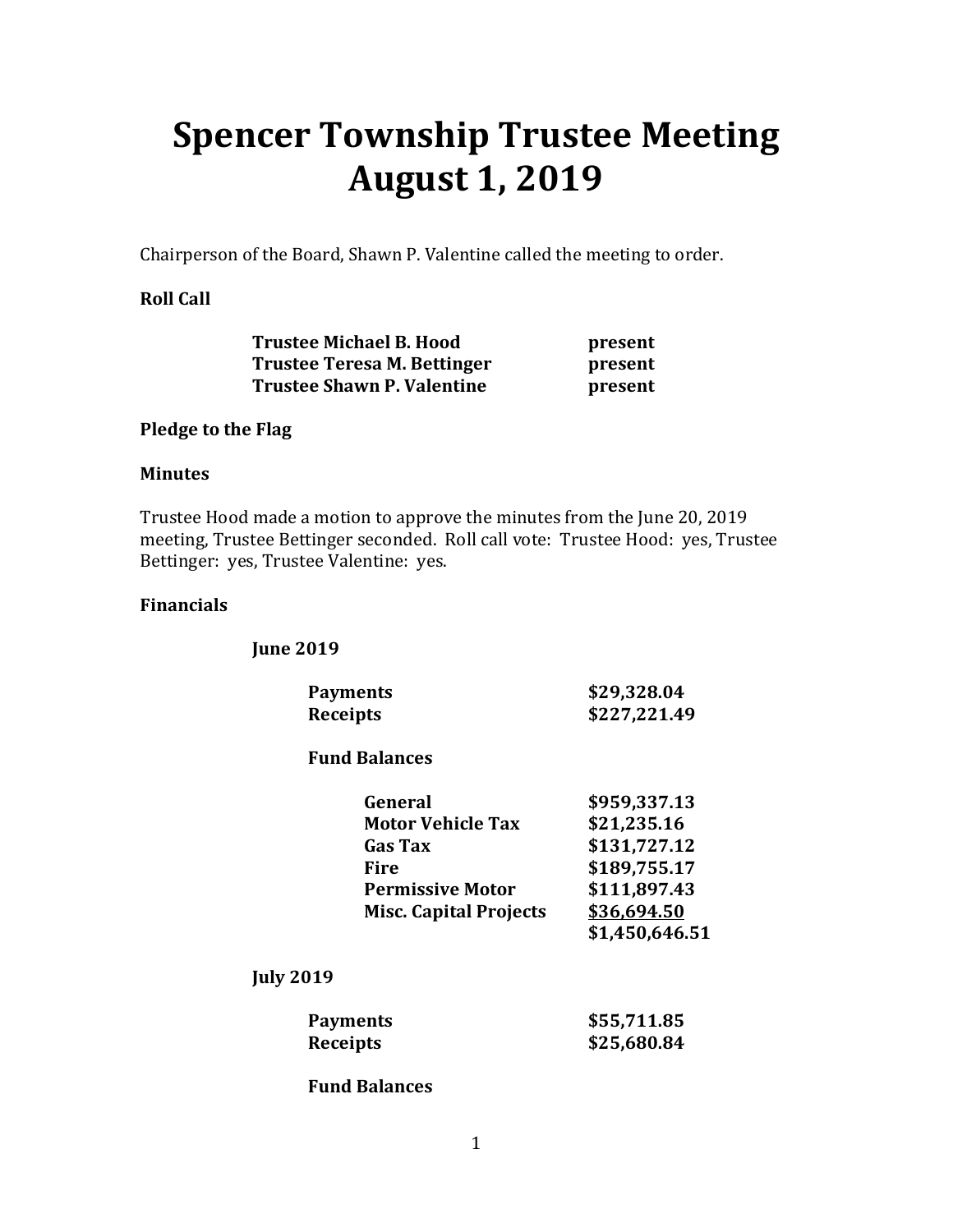| General                       | \$907,233.72   |
|-------------------------------|----------------|
| <b>Motor Vehicle Tax</b>      | \$21,533.89    |
| <b>Gas Tax</b>                | \$137,125.68   |
| <b>Fire</b>                   | \$189,001.75   |
| <b>Permissive Motor</b>       | \$113,577.59   |
| <b>Misc. Capital Projects</b> | \$48,094.50    |
|                               | \$1,416,567.13 |

Trustee Hood made a motion to accept the financials for both June and July of 2019, Trustee Bettinger seconded. Roll call vote: Trustee Hood: yes, Trustee Bettinger: yes, Trustee Valentine: yes.

# **Pay the Bills**

Trustee Hood made a motion to pay the bills for the month, Trustee Bettinger seconded. Roll call vote: Trustee Hood: yes, Trustee Bettinger: yes, Trustee Valentine: yes.

## **Zoning**

Jacob Barnes, Zoning Consultant, gave the zoning report.

A public records policy was presented to the Board for approval. There was no discussion on the policy.

A revised fee schedule that includes copies for records requests was presented. There was no discussion on the revised policy.

A complete list of violations and permits will be attached to the official minutes.

#### **BZA**

No meeting

#### **Road**

Tim Bowes, maintenance, informed the Board, Countrymark will be spraying for weeds Township owned property located on the corner of Crissey and Angola in the near future for a cost of \$500.

Tim Bowes reviewed the 5 bids received for the paving project for the Township Hall parking lot.

The Lucas County Engineers sent correspondence informing the Township that our share of the Joint Cooperation Agreement with them can be paid in yearly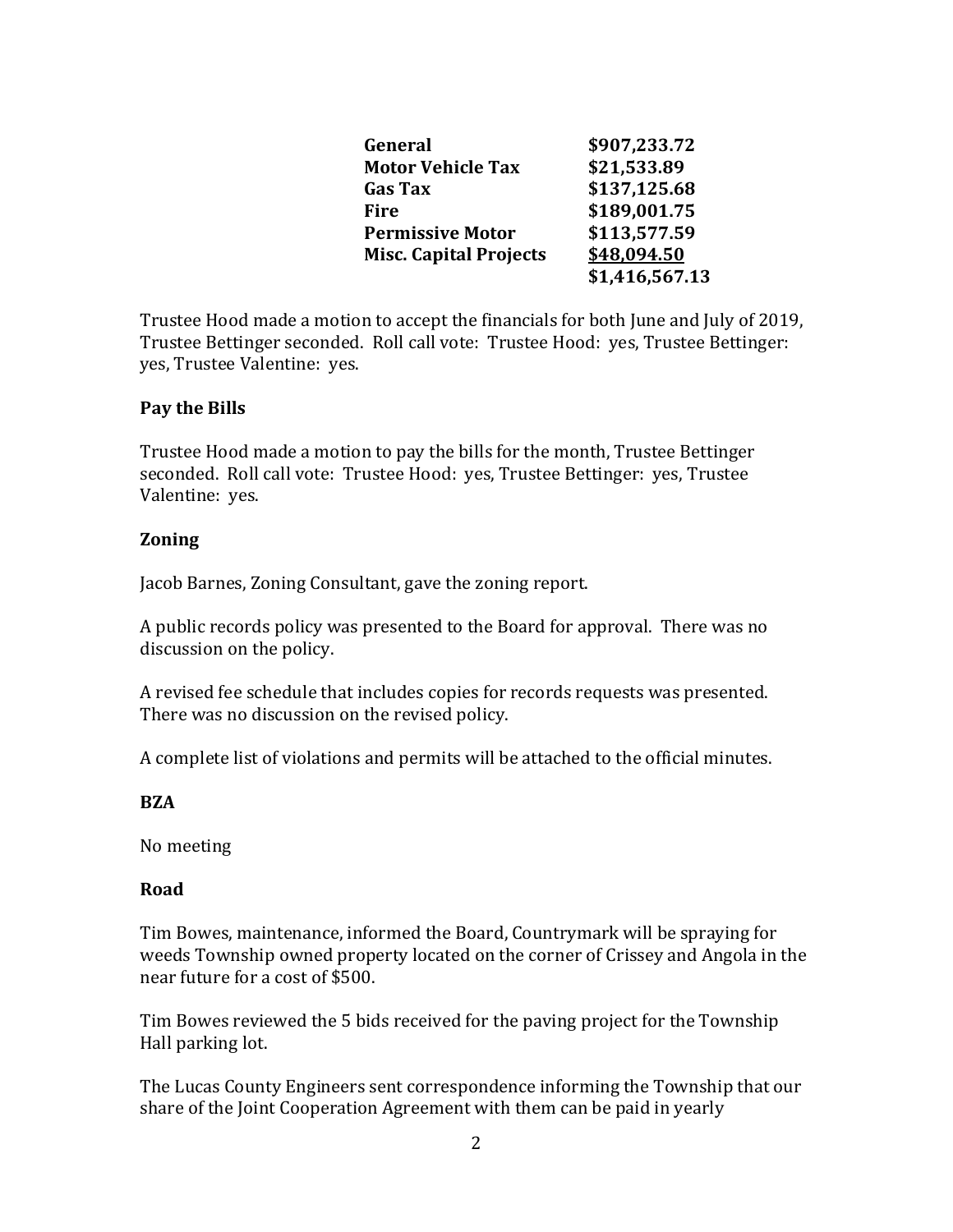increments of \$2,823.58 for the next ten (10) years or a lump sum payment of \$28,235.75. Trustee Bettinger made a motion to make the one time lump sum payment of \$28,235.75, Trustee Hood seconded. Roll call vote: Trustee Hood: yes, Trustee Bettinger: yes, Trustee Valentine: yes.

The Lucas County Engineers sent out the 2020/2021 Project timetable

## **Fire**

No report

# **JEDZ**

No meeting

There is a meeting scheduled for August 15, 2019 at 5:30pm at the Town Hall.

## **Correspondence**

Correspondence was received from D. Hilarion Smith

The Township received a note of gratitude from the family of Shawn Valentine for flowers sent when his grandmother passed away.

#### **Old Business**

Bids were received for the Town Hall paving project.

| \$35,979 |
|----------|
| \$32,921 |
| \$26,300 |
|          |

Trustee Hood made a motion to accept the Allied paving bid, Trustee Bettinger seconded. Roll call vote: Trustee Hood: yes, Trustee Bettinger: yes, Trustee Valentine: yes.

The title work should be coming in for the last property purchase in Oak Grove Estates.

Ronald Gillen presented a letter of interest to serve on the Zoning Board since Dean Anderson's position/spot has expired.

Trustee Hood asked both Dean Anderson and Mr. Gillen to speak to the Board concerning their interest of serving on the Board.

Both individuals spoke of their qualifications and past experiences.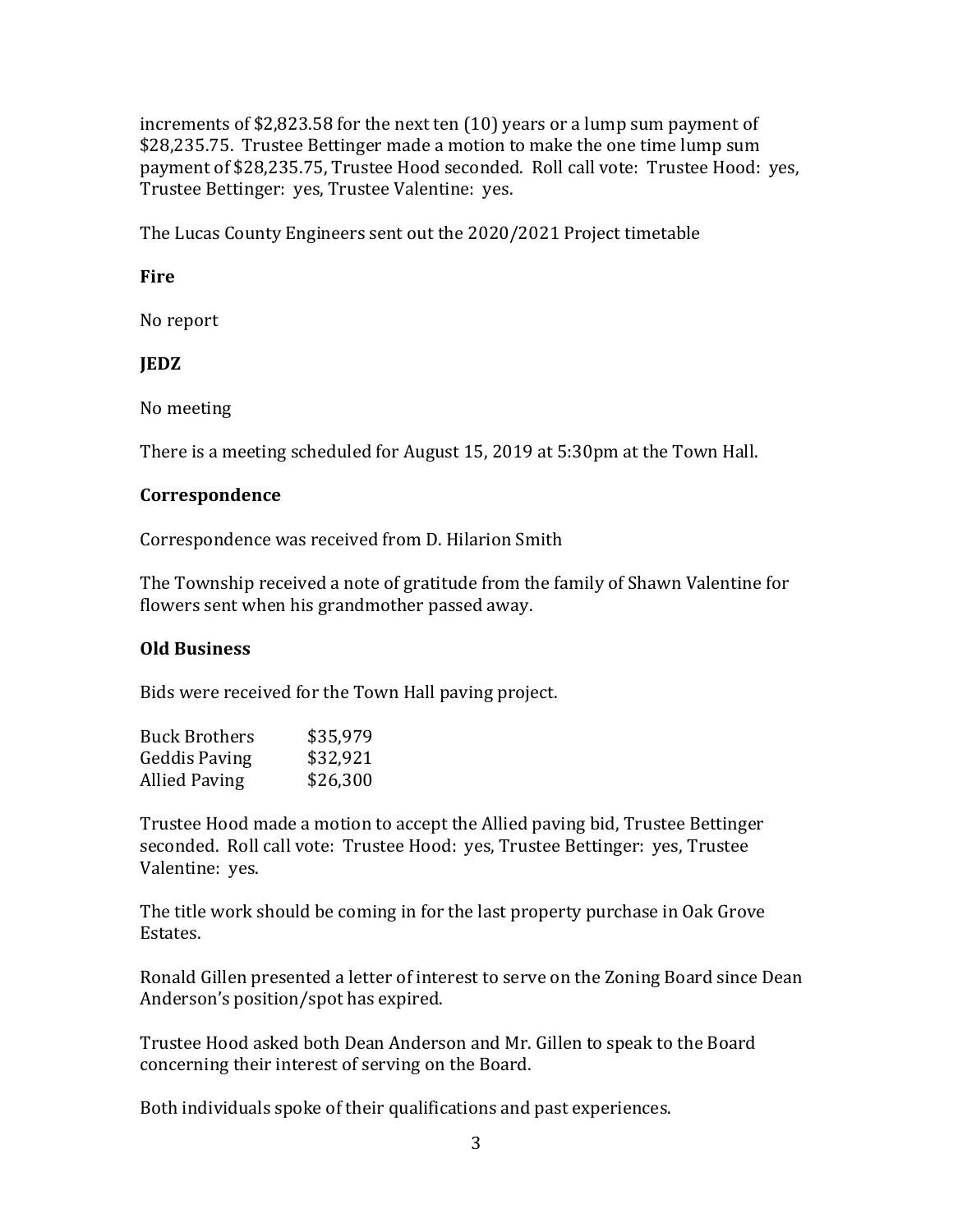Mr. Gulvas, Zoning Board President, explained Mr. Anderson has been on the Zoning Board over 8 years and he is an integral part of the Board.

Trustee Valentine explained he does not support reappointing Mr. Anderson due to his being in favor of the heroine clinic and the fact Mr. Anderson did not support the recent economic development initiative in the West Winds Industrial Park (he abstained his vote).

Trustee Bettinger mentioned, if he wins the Trustee position he is running for he could not sit on the Zoning Board. Trustee Bettinger asked him if he would be interested in being an alternate. Trustee Valentine disagreed with that suggestion.

Trustee Hood mentioned he is well pleased with the Mr. Anderson's performance on the Board in the past. He mentioned running for Trustee should not have a bearing on the filling of the Zoning Board seat.

Trustee Bettinger made a motion to appoint Ron Gillen to the Zoning Board, Trustee Valentine seconded. Roll call vote: Trustee Hood: abstain, Trustee Bettinger: yes, Trustee Valentine: yes.

# **New Business**

No new business

# **Open to the Public**

Dean Anderson, resident, he asked if the county engineer provided drawings for the paving. He mentioned cheaper asphalt might impact the quality of the job. He mentioned ensuring the proper grade of asphalt was used. He recommended calling Lucas County to see if that was proper.

Trustee Bettinger made a motion to adjourn, Trustee Hood seconded. Roll call vote: Trustee Hood: yes, Trustee Bettinger: yes, Trustee Valentine: yes.

X



Dawn E. McDonald Fiscal Officer

Shawn P. Valentine Chairperson of the Board of Trustees